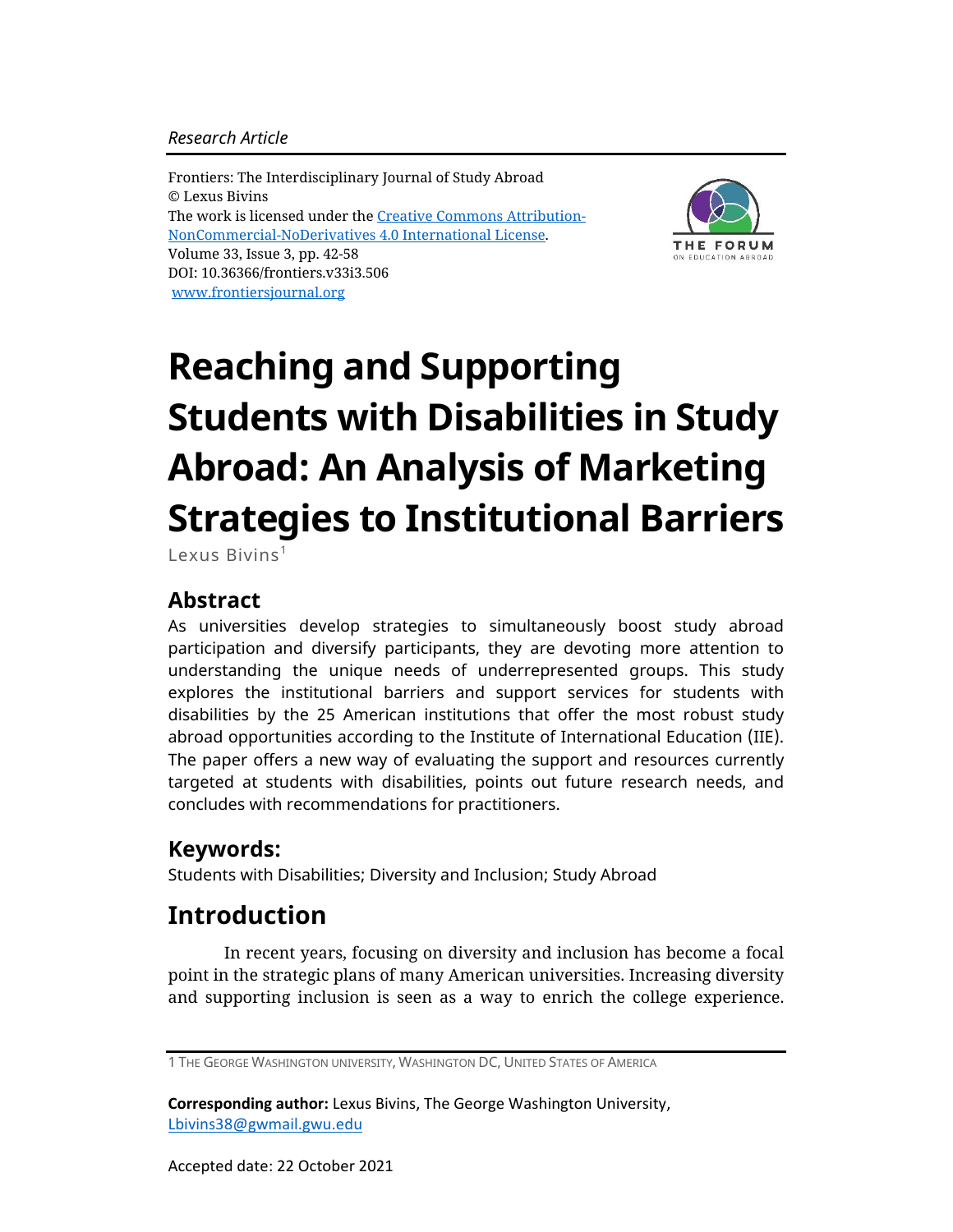Diverse student populations bring different perspectives, lived experiences and opportunities for all students to challenge how they view themselves and others (Murry Brux & Fry, 2010). These skills are deemed essential to students' ability to thrive in an increasingly globalized world. While university administrations focus on ways to diversify their campuses, study abroad offices consider how they can simultaneously ensure that participation levels increase and reflects the same diversity. To manage this, study abroad offices are devoting more effort toward understanding which student groups are still underrepresented in study abroad. In addition to collecting feedback on programs, more offices are looking inward at their own practices to re-evaluate the effectiveness of their recruitment strategies, pre-departure and in-country support, and opportunities for post-program reflection and involvement. These strategies have seen some success. According to statistics from the Institute of International Education (IIE), study abroad participation in total and among broad groups on factors such as race/ethnicity, major and ability level has seen significant growth since 2010 (Institute of International Education, n.d).

In response to the necessity of better understanding the needs of underrepresented groups in study abroad in order to more successfully encourage their participation, a growing body of literature has emerged that highlights their experiences, the barriers they face, and their preferences for modes and models of education abroad that can work best for them. These studies have helped to highlight gaps in support, and well as make explicit some of the unique challenges and opportunities for promoting new outcomes of study abroad. In other words, the findings in these studies have illustrated that a study abroad sojourn is not a "one size fits all" experience.

Underrepresentation in study abroad encompasses a seemingly endless list of personal and social identities. Broadly speaking, any student who does not identify as a white, middle to upper class woman without a disability majoring in humanities may hold an underrepresented identity (Murry Brux & Fry, 2010; Institute of International Education, n.d). This consideration warrants that those interested in studying underrepresentation in study abroad consider narrowing down their focus as to avoid overgeneralizations.

While it would be in grave error to suggest that research on any underrepresented group in study abroad is sufficient, limited research exists on how study abroad offices are marketing their support to underrepresented student groups. In the study presented in this paper, I devote particular attention to exploring marketing strategies and resources for students with disabilities. According to IIE, there has been an increase in students with disabilities studying abroad (Institute of International Education, n.d). Participation has increased from 4.1% to 9.0% since 2010 (Institute of International Education, n.d). This increase demonstrates that students with disabilities do have a desire to go abroad and are able to participate successfully.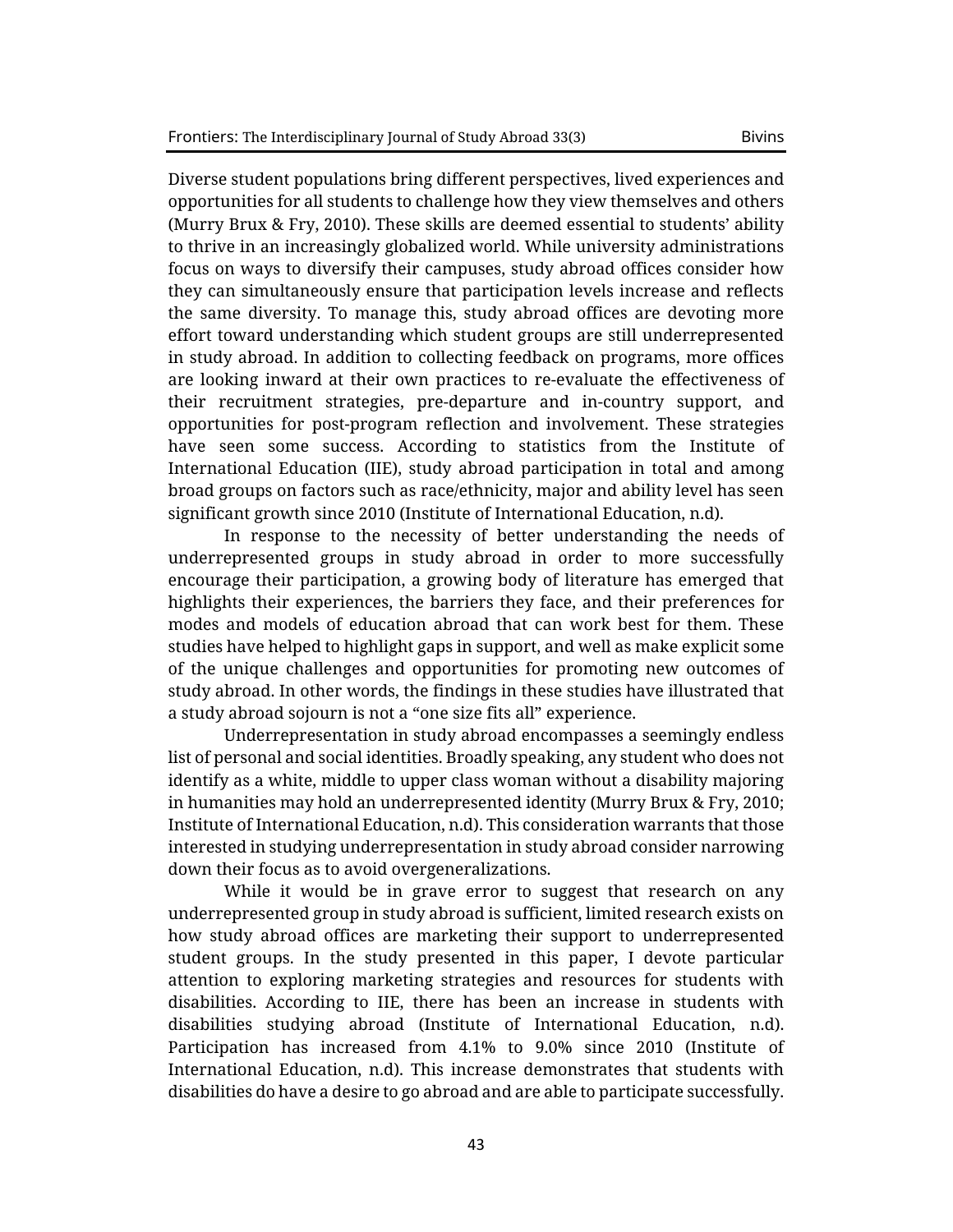Guided by this assumption, this study asserts a Human Capabilities approach to study abroad for students with disabilities. According to Engel, Madden and Streitwieser, this approach asserts that education is an essential human right, and thus that opportunities must be made available to all persons to develop their capabilities so that they may live meaningful lives (2019). In relation to study abroad, this study interprets this definition as providing a moral obligation for universities to support students with disabilities to have the opportunity to study abroad.

In the US, while laws such as the Americans with Disabilities Act (ADA) create a mandate that American universities provide resources for students with disabilities to participate as fully as possible in higher education, the guidance on how this affects study abroad activities remain unclear (Holben & Malhotra, 2018). The ADA does not extend past American borders. This creates a conundrum as study abroad is often seen as a university-sponsored activity (Burke et al., 2010). This lack of clarity has blurred the lines of responsibility in ensuring that students with disabilities have the resources and support they need to participate in study abroad (Holben & Malhotra, 2018). Notwithstanding through what organization a student studies abroad or where their host institution is located, they are still a student of an American university and are seeking to earn credit for their experience abroad. Although this is not definitive evidence that all responsibility should be placed on either the student, their home university or the host institution, it seems fair to assume that the home institution should take at least some responsibility for preparing the student for what they may encounter while living abroad (Holben & Malhotra, 2018).

In order to explore the levels of support and resources marketed and offered to students with disabilities when planning to study abroad, this study analyzes the study abroad websites of 25 American universities. Before offering a description of the research design and findings, this paper includes a note on the definition of students with disabilities and the impact of institutional barriers to study abroad. The article concludes with a discussion of interesting findings and recommendations for practitioners and future researchers.

## **Defining Students with Disabilities**

The label "students with disabilities" encompasses a vast range of conditions, abilities, appearances and levels of development. Its interpretation is also influenced by its application. For the purposes of this study, "disability" refers to the ADA definition, which includes "a physical or mental impairment that substantially limits one or more major life activities, a person who has a history or record of such an impairment, or a person who is perceived by others as having such an impairment" (Ada.gov, n.d). This definition was chosen because of its national adaptation and its versatility to include conditions that are not commonly discussed in disability discourse. This definition also allows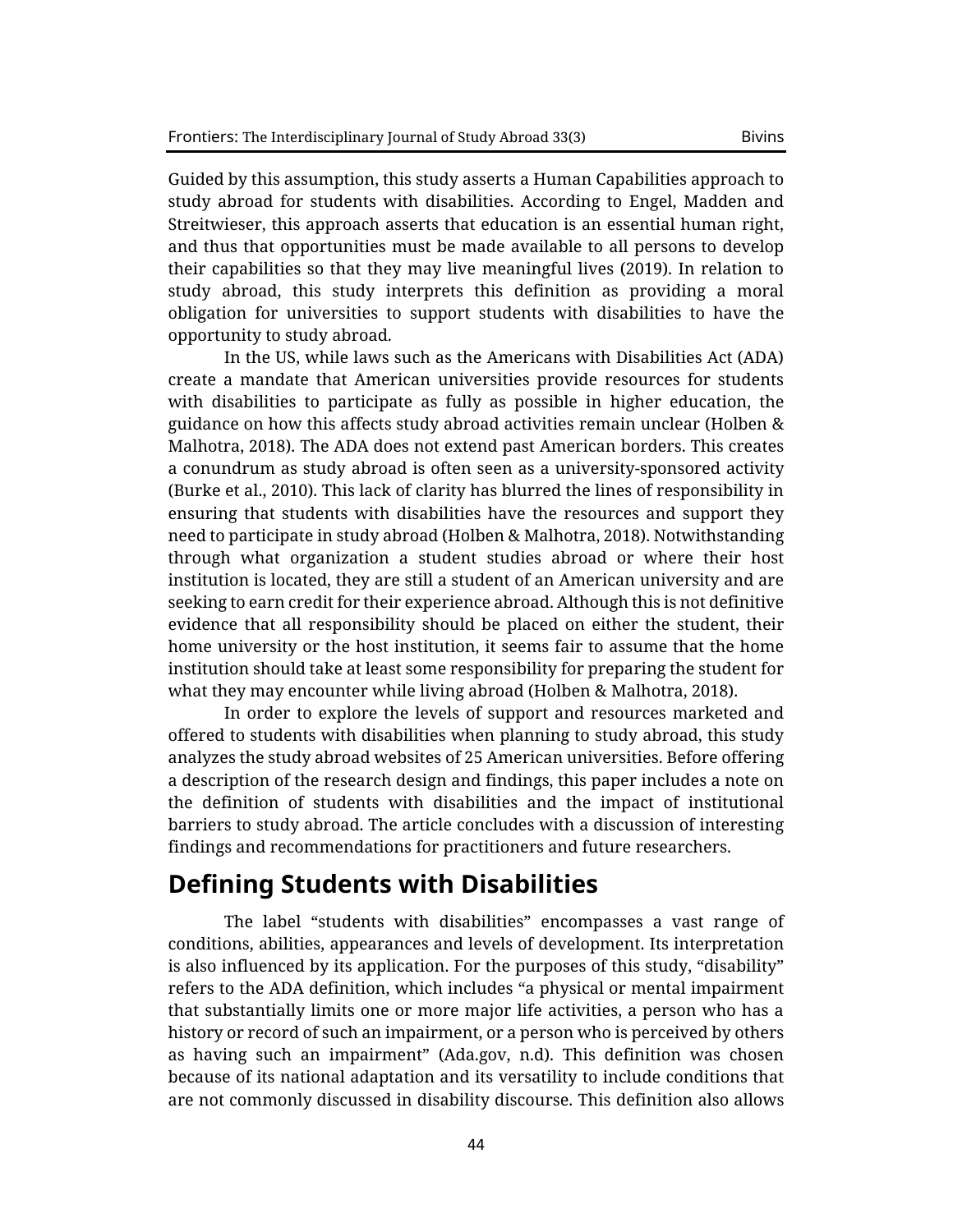for the inclusion of those who may meet the requirements of protection, even if they do not identify as having a disability (Holben & Malhotra, 2018).

#### Barriers to Study Abroad for Students with Disabilities

According to previous studies, there have been several attempts to categorize the barriers faced by students with disabilities who wish to study abroad. Of these, this study will incorporate the categories of barriers provided by Heirweg et al. (2019). The categories they provide in their research are noteworthy in that they reflect challenges perceived by students with disabilities themselves (Heirweg et al., 2019). The six categories described are: financial, technical and organizational, language and doubt about value, social barriers, psychological barriers and practical barriers (Heirweg et al., 2019). While all barriers deserve consideration, this study will mainly focus on practical and organizational and technical barriers. The rationale being that these are factors that the university can control. For the purpose of this study, these two categories will be combined to form a new category of "institutional barriers." Examples of this type of barrier could include partnerships with other institutions, resources in understanding the host country, staff training, study abroad application process, etc.

Many aspects of study abroad could perpetuate institutional barriers. Not unlike many student groups, financial and academic concerns have a large influence on a student's decision to study abroad (Heirweg et al., 2019). For students with disabilities, financial concerns may also arise regarding the cost of specialized equipment or support in another country (Heirweg et al., 2019). While some universities are willing to provide financial support or to loan equipment, others leave it to the student to figure those details out for themselves. This ties into a lack of information for students with disabilities who want to study abroad (Heirweg et al., 2019). Students may not feel that their university gives them enough information to develop a comprehensive plan for how they will be perceived by the host culture, supported by the host institution or be able to manage their condition abroad. This may lead to worries over interactions with faculty and staff in the host country, thus creating an additional barrier for students. Generally, faculty and staff serve as the greatest resources for students, however they can also become a hindrance if they are unfamiliar with, unwilling to provide accommodations to or hold negative viewpoints on students with disabilities (Gilson & Dymond, 2012). This could not only have a negative impact on a student's ability to do well in their classes but may also affect their emotional wellbeing. (Gilson & Dymond, 2012).

Although support has been growing for students with disabilities in study abroad, research on the barriers they face remains limited. It appears that much of the existing literature focuses on examining barriers from the student perspective and relying on recommendations. By contrast, it does not appear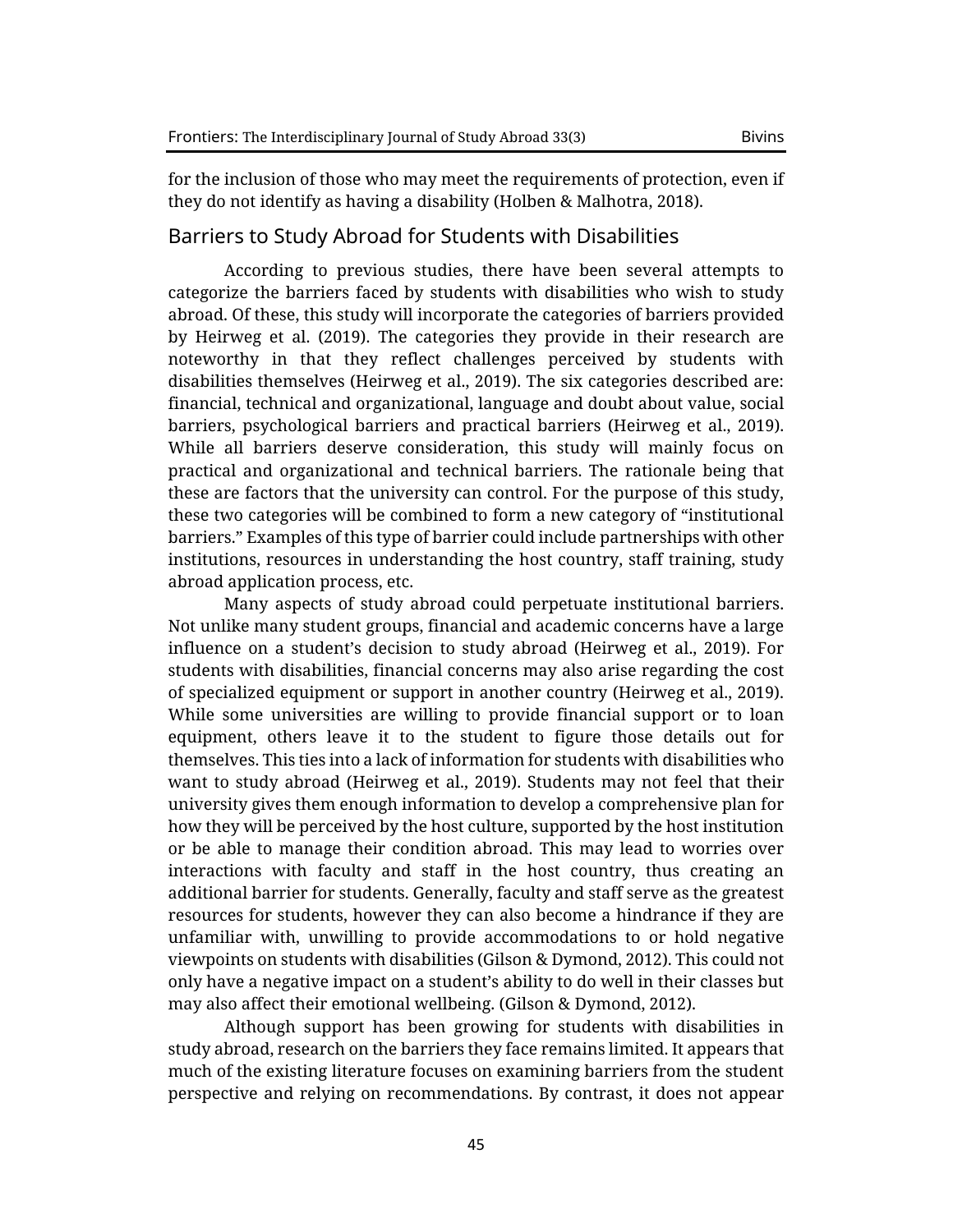that many studies are in fact being conducted to address what (if anything) universities may actually be doing in response to these findings. To contribute to this gap in the research, the current study seeks to provide an analysis of the services and support that are marketed to students with disabilities from an institutional perspective.

## **Research Design**

To gather data, this study analyzed the websites of 25 American universities' study abroad offices. The 25 universities sampled were selected because they are designated by IIE's Open Doors report as the top 25 leading institutions by study abroad total numbers during the 2017-2018 academic year (Institute of International Education, n.d). According to the website, the 2017- 2018 school year offers the most up to date statistics. This designation is also publicized on many of the universities' own websites. The rationale for utilizing IIE's report is that it is considered one of the most reputable sources on largescale study abroad statistical information. The rationale for choosing the leading institutions by study abroad total is that since they sent the most students abroad, they are also most likely to have resources for underrepresented groups, in this case including students with disabilities.

The decision to analyze web content was chosen with the rationale that students are likely to look online to search programs, to find contact information and to do their initial research. The information on all 25 institutions was entered into a spreadsheet and their websites were analyzed based on 10 key components. The rationale for each question will be explored in further detail below.

#### Institution Type

This was a yes/no question aimed at categorizing institutions. The rationale was to determine if a significant correlation exists between the type of institution and their level of services to students with disabilities who want to study abroad. Additionally, this statistic allows future researchers the opportunity to develop a more representative sample.

#### Mention of Students with Disabilities

This question was a yes or no item aimed at ascertaining whether study abroad offices acknowledged "students with disabilities" as a form of identity abroad. The mention of this identity would be interpreted to signal that the university has some level of understanding for the unique needs of this population.

Evidence of Collaboration with on-campus Disabilities Services Provider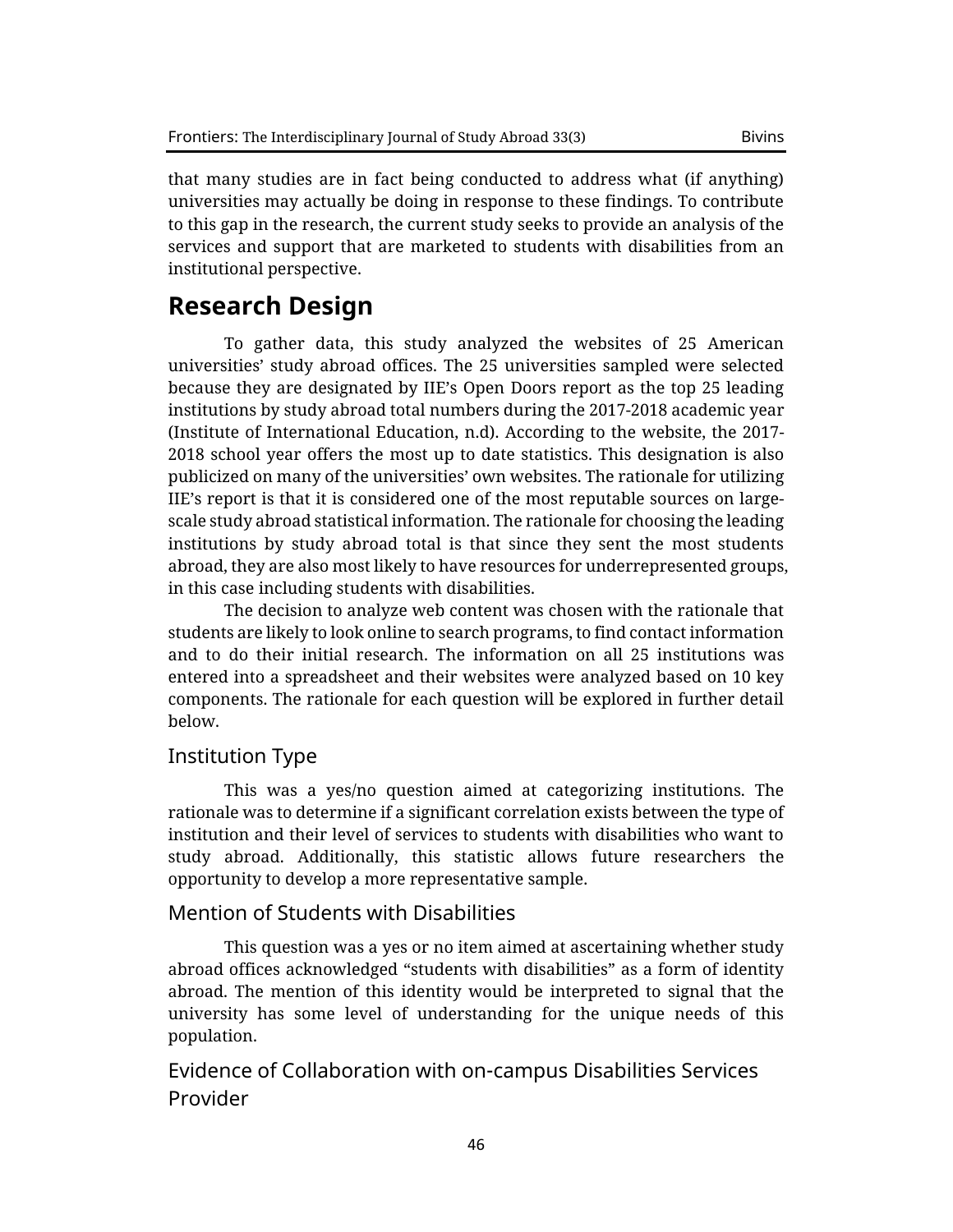Since accommodations are considered a vital part of success for many students with disabilities, this question sought to ascertain if the websites showed evidence of collaboration between the on-campus study abroad office and the disability services office. Responses were recorded as yes or no. Evidence is defined as links to external websites and the mention of specific office names.

#### Provisions of Resources- Direct vs. Indirect

This question sought to define the actual support and services provided on the website. The responses, direct and indirect, correlate to information written on the website and the inclusion of links to external sources. Examples of direct resources include general advice, advisor resources and considerations from the study abroad office. Examples of indirect resources include links to non-university sources for persons with disabilities, such as Mobility International (MIUSA) and Diversity Abroad. Institutions without any discernable resources received the designation "N/A."

#### Photos of Students with Disabilities

Representation is often considered a crucial factor in recruiting students from underrepresented groups in study abroad. This can be especially helpful to students with disabilities in that it demonstrates that someone successfully studied abroad with a disability (Soneson & Fisher, 2011). This was a yes or no question that could be satisfied by the presence of a person in a wheelchair on a study abroad trip or in a student blog post in which a student discloses a disability.

#### Clicks

This question sought to gauge how many clicks it would take a student with a disability to find relevant information on a website. If information is too deeply buried, students may assume the information does not exists on the website. The range was set at 1-3, 4-6 and 7+. The term "undefined" was used in the case that a website did not have resources listed for students with disabilities.

#### Program Specific Information

This yes or no question gauged whether study abroad offices offered individualized information on the accessibility of their programs. This included general advice on location, host university accommodations and resources incountry. Many universities assert that students are responsible for researching programs, thus this question determined if students had access to sufficient and relevant information on accessibility of locations, host institution, accommodations, and other relevant aspects of program planning.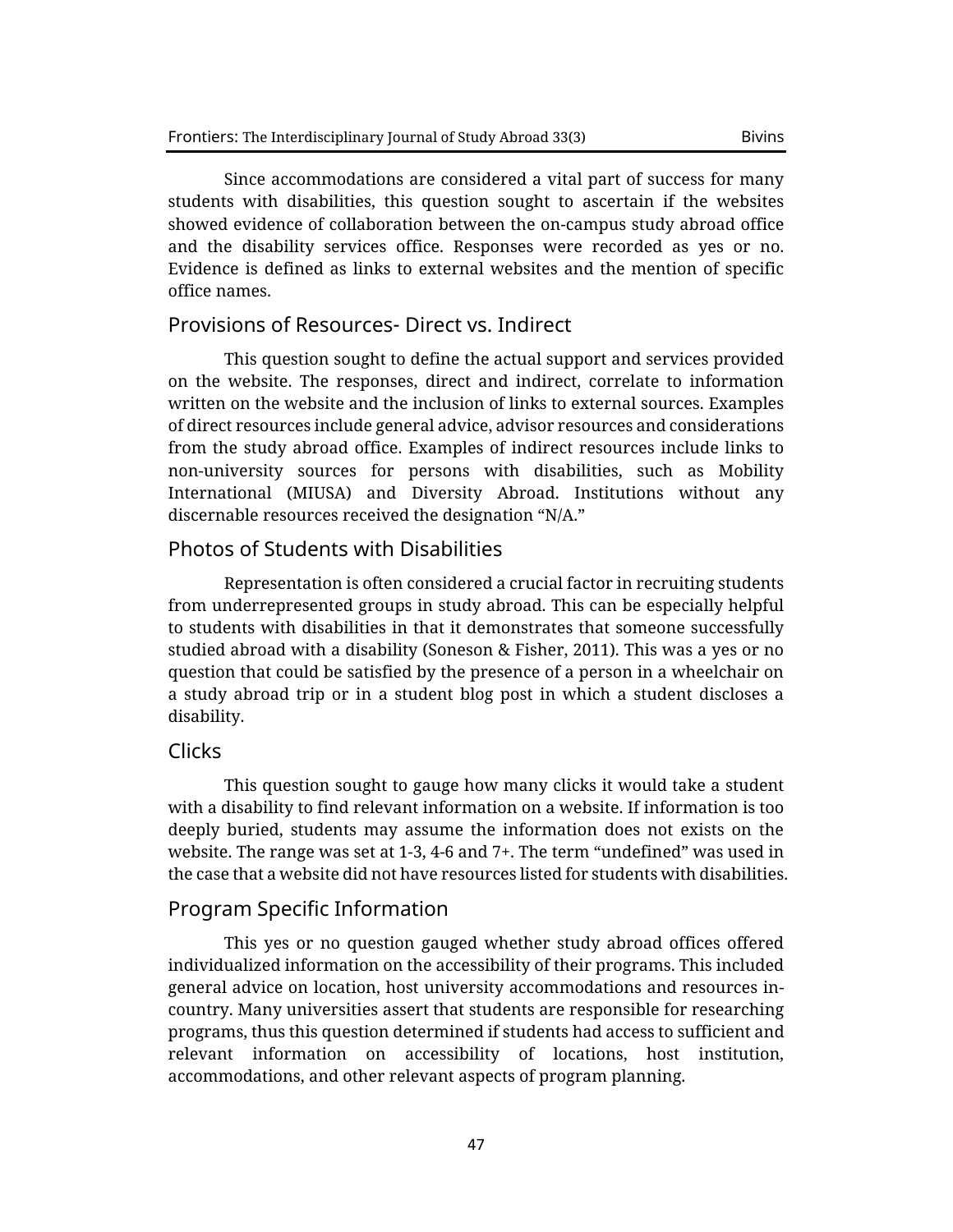#### Ways to Stay Involved

This yes or no question gauged whether a university provided ways for returning students to continue to engage with their program, guide others and reflect on their experience. This category also tabulated, but was not limited by, student testimonials, additional opportunities to go abroad again, blogs, peer advising and ambassador programs. Having a way to process the study abroad experience is important since it helps students reflect and gives them an opportunity to build on and learn from the experience (Soneson & Fisher, 2011).

#### Types of Disabilities Mentioned

This question was included to ascertain if there was a trend in what types of disabilities study abroad offices tended to address. The method of recording this data included using key words in the online search such as "mobility, learning, mental and physical." Often, when people think of students with disabilities, they may envision wheelchairs. Arguably, the wheelchair has become the universal symbol of accessibility. As already mentioned above however, a disability is present in a wide range of conditions and experiences that go well beyond the wheelchair and may be more subtle. It is not always visible or salient.

## **Findings**

Findings of this study yielded some interesting results that both highlight progress and shed light on areas for improvement in supporting students with disabilities study abroad. To provide clear descriptions and organization to this section, findings directly reflect metrics mentioned in section 4. Following this section is a discussion on data of interest.





Figure one illustrates that 80% of institutions sampled reflected the perspectives of public institutions. Specifically, these public institutions were all doctoral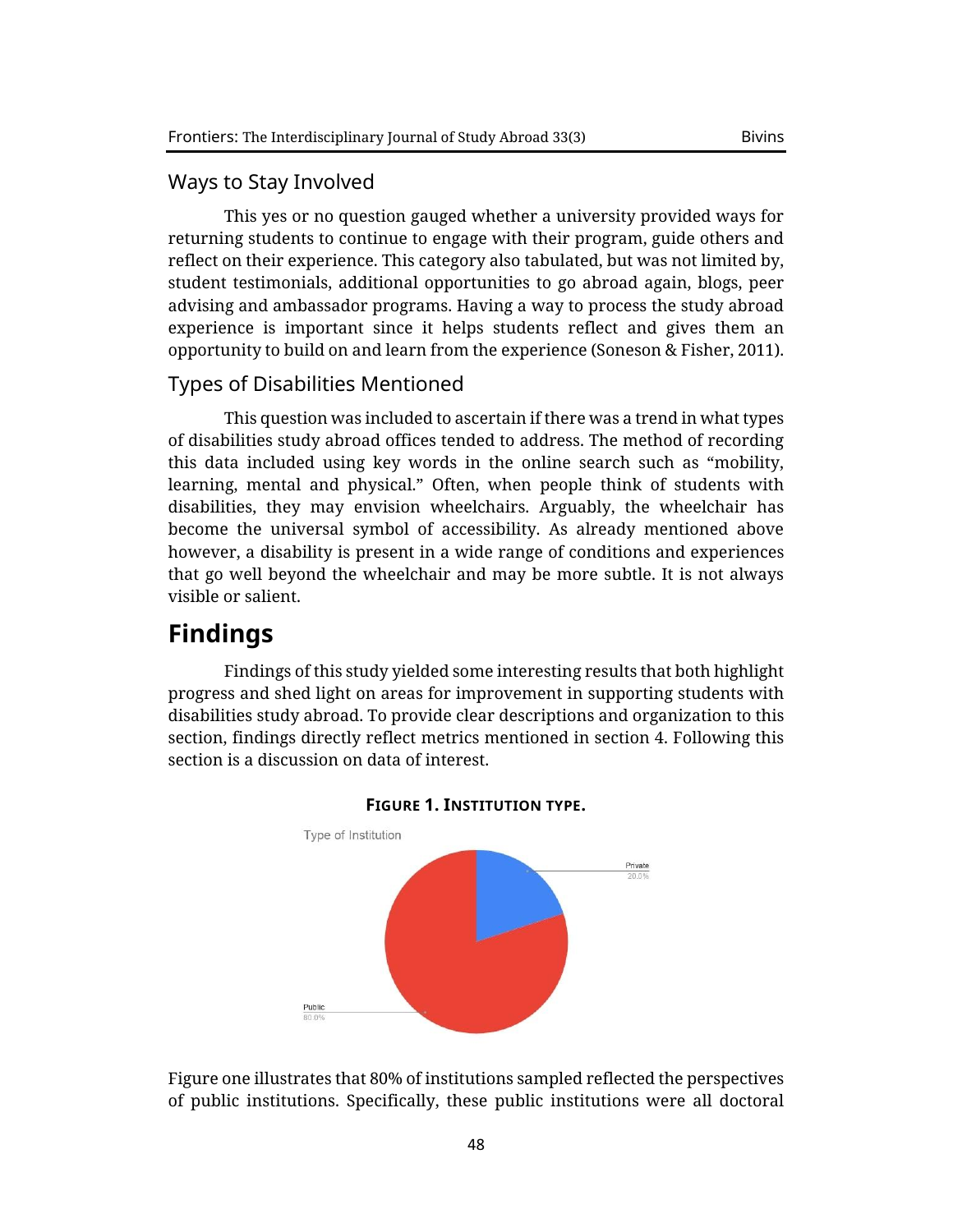granting, research institutions. Private institutions (20%) included were also all doctoral degree granting and research focused.



#### **FIGURE 2. MENTION OF STUDENTS WITH DISABILITIES.**

Based on Figure two, 84% of universities are in some way addressing the presence of students with disabilities in study abroad. This means that more universities are acknowledging their potential and desire to study abroad. It also is evidence that they view them as a group worth creating marketing strategies for in that their experience constitutes a need for a devoted section of their webpage.

#### **FIGURE 3. EVIDENCE OF COLLABORATION WITH ON-CAMPUS DISABILITY SERVICES PROVIDER.**



This figure shows that 84% of sampled study abroad offices are collaborating with a disability services office in some capacity. This means that study abroad offices are interested in better understanding the needs of students with disabilities. It also means that more disability service offices are willing to help students explore this opportunity.

Provision of Resources: Direct and Indirect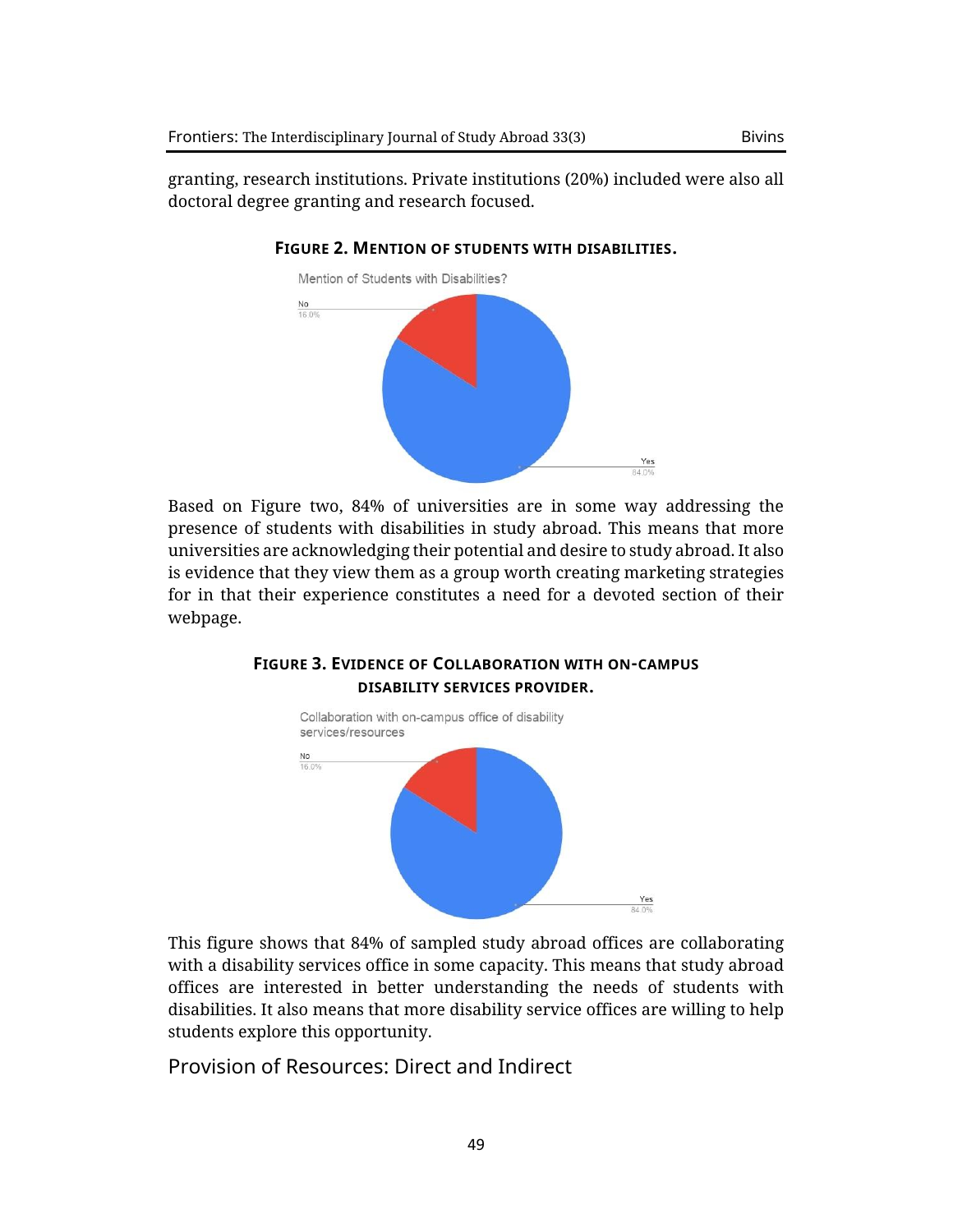This question yielded a wide range of responses, with some universities offering unique resources, while others offered very little. Due to the wide range of offerings, categorizing and graphing of types of supports were determined to be outside of the scope of this study. Overall, most universities offered a combination of direct and indirect resources for students with disabilities. Typical ways that universities demonstrated direct resources were by providing general advice, encouragement and statements of commitments directly on their website. For example, the University of Wisconsin at Madison's study abroad office affirms their commitment and support for students with disabilities through the following statement:

The University of Wisconsin-Madison is committed to supporting students with disabilities in all aspects of their Wisconsin Experience and encourages students to explore the rewarding education opportunity study abroad offers. This includes students with disabilities of all types. Just as cultures differ, though, so does the degree of access and readily available disability services in the many countries and communities a student might consider for their study abroad experience. Students with disabilities have successfully participated in many study abroad programs; however, not every study abroad experience is a good fit from an accessibility perspective.

To maximize the opportunity to travel abroad and study internationally, it is essential that students allocate a minimum of six months (preferably up to one year) in advance of their travel to plan for accommodations, regardless of the type of disability. Experience tells us the key to success is early notification and planning. The McBurney Disability Resource Center and International Academic Programs are here to assist you before and during your time abroad (studyabroad.wisc.edu, n.d).

Indirect resource provision usually involved the inclusion of external links to disability networks, governmental resources and travel advice webpages. These included travel blogs for persons with disabilities, Diversity Abroad Network, MIUSA and the US Department of State's travel website. Notably, of the 25 universities sampled, only three did not appear to provide any resources for students with disabilities on their websites. This means that most websites contained at least some resources.

One university, the University of Southern California, proved a special case in that its study abroad programs are categorized by the schools/colleges of the university (i.e. school of Architecture, school of business, etc.). Although some colleges, such as the Dornsife College of Letters Arts and Sciences, did include a few resources for students with disabilities, the university's main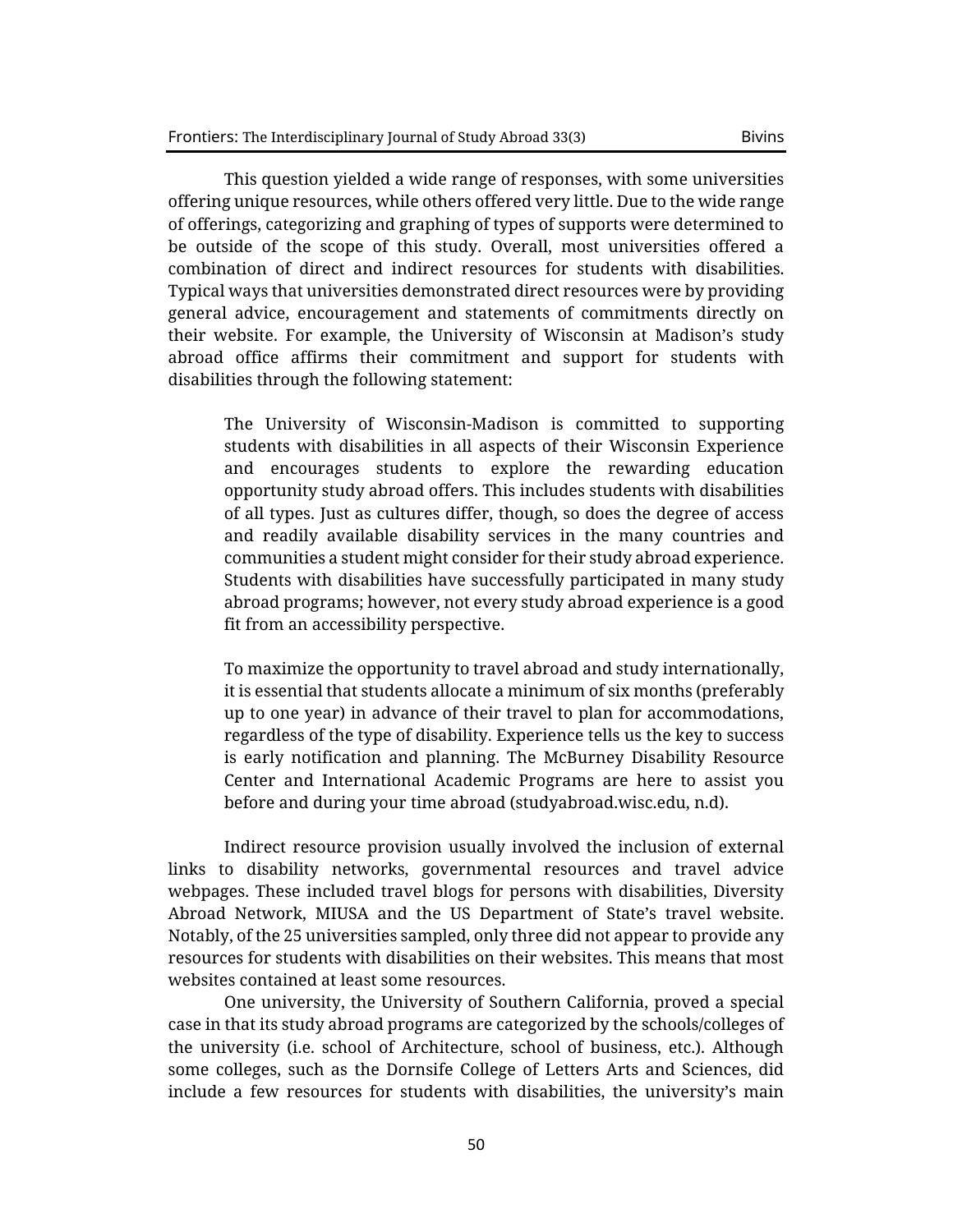webpage for Global Experiences had no discernable mention or resources for students with disabilities. Since this research only examined the *main* website of the universities, these resources were not considered satisfactory to the research design as they required clicking away from the main website and the requirement that the individual schools of the university count multiple times in the statistics. For this reason, the individual schools were not counted, and the University of Southern California was considered to not have resources for students with disabilities studying abroad in this study.



#### **FIGURE 4. PHOTOS OF STUDENTS WITH DISABILITIES.**

This figure illustrates that 76% of sampled websites do not appear to purposefully include photos of students of disabilities. This could suggest that while study abroad offices are considering students with disabilities as worth marketing to and worth providing resources for, they have yet to demonstrate true representation on their websites. While this may seem disappointing, it is important to consider that disabilities are not always physically present. Many websites sampled have sections devoted to sharing student stories and featured archives that stretched back years. This means that there are likely students with disabilities included in these archives that may not have disclosed their disability, chose not to address it in their story and/or did not choose to include a photo.

For most sites, it took about 4-6 clicks from the home page of a study abroad website to get to information about students with disabilities. The designation of "undefined" on this figure refers to universities that did not have any information available for students with disabilities. While there is no official measurement for how many clicks it should take to reach information, if a student must navigate deep into a webpage to find information, they may become frustrated or disinterested. Thus, contributing to the idea that study abroad may not be an option for them.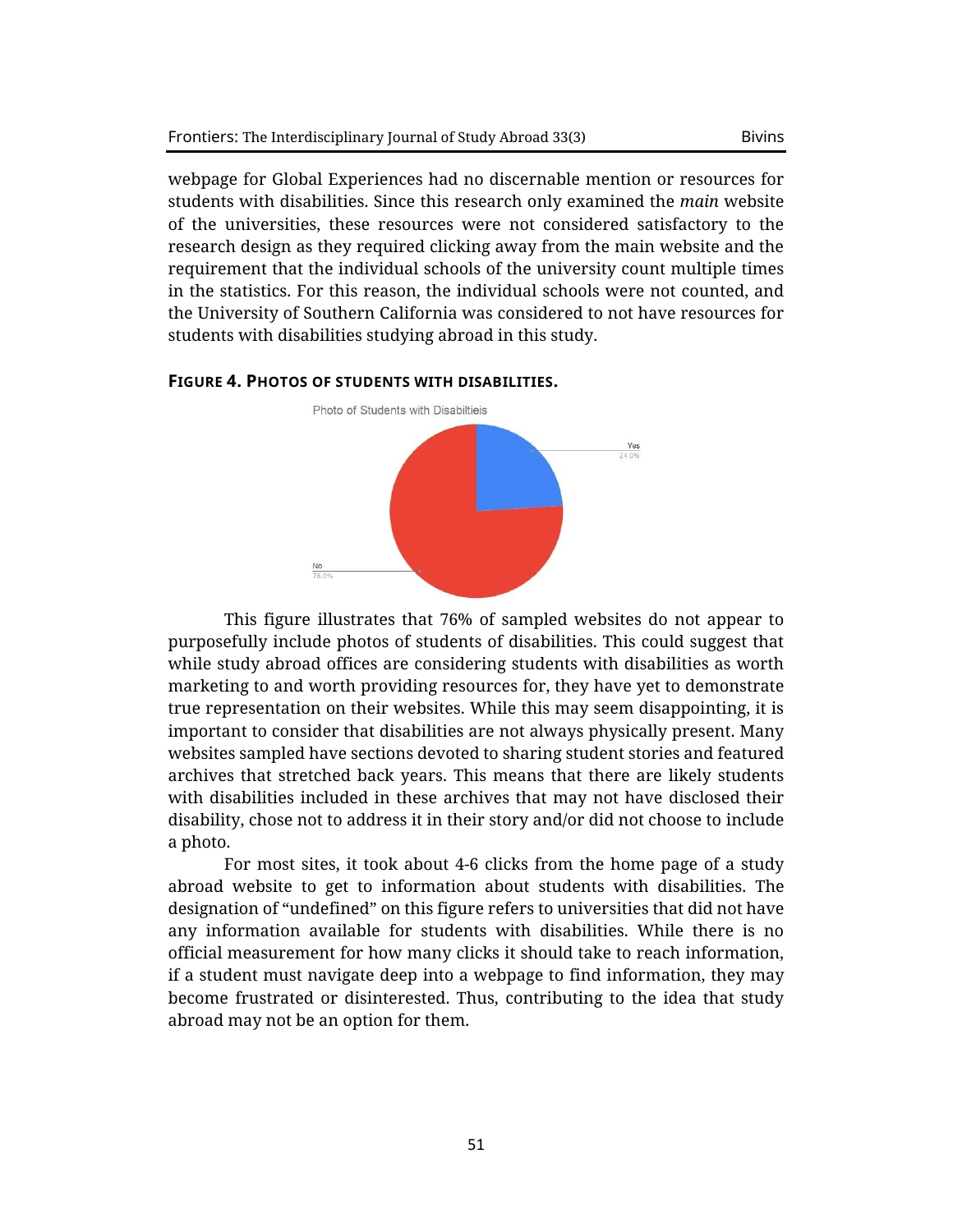

**FIGURE 5. CLICKS.**





Of the sampled universities, 68% do not appear to include individualized accessibility information about their programs. For those that did, it normally consisted of a general reminder to remember accessibility. For example, the study abroad office at Purdue University states the following:

It is important to keep in mind that many foreign countries do not have the same accessibility laws as in the United States. Therefore it is imperative that you inform the study abroad office of your needs and/or concerns so that they can be of assistance, if necessary. If special accommodations for a physical disability or learning disability are needed, it is very important to inform the study abroad office in a timely manner as it may take a considerable amount of time to arrange (purdue.edu, n.d).

There were few instances of information specific to individual locations. In this category, it appears universities are still lacking in providing support in program selection to students with disabilities.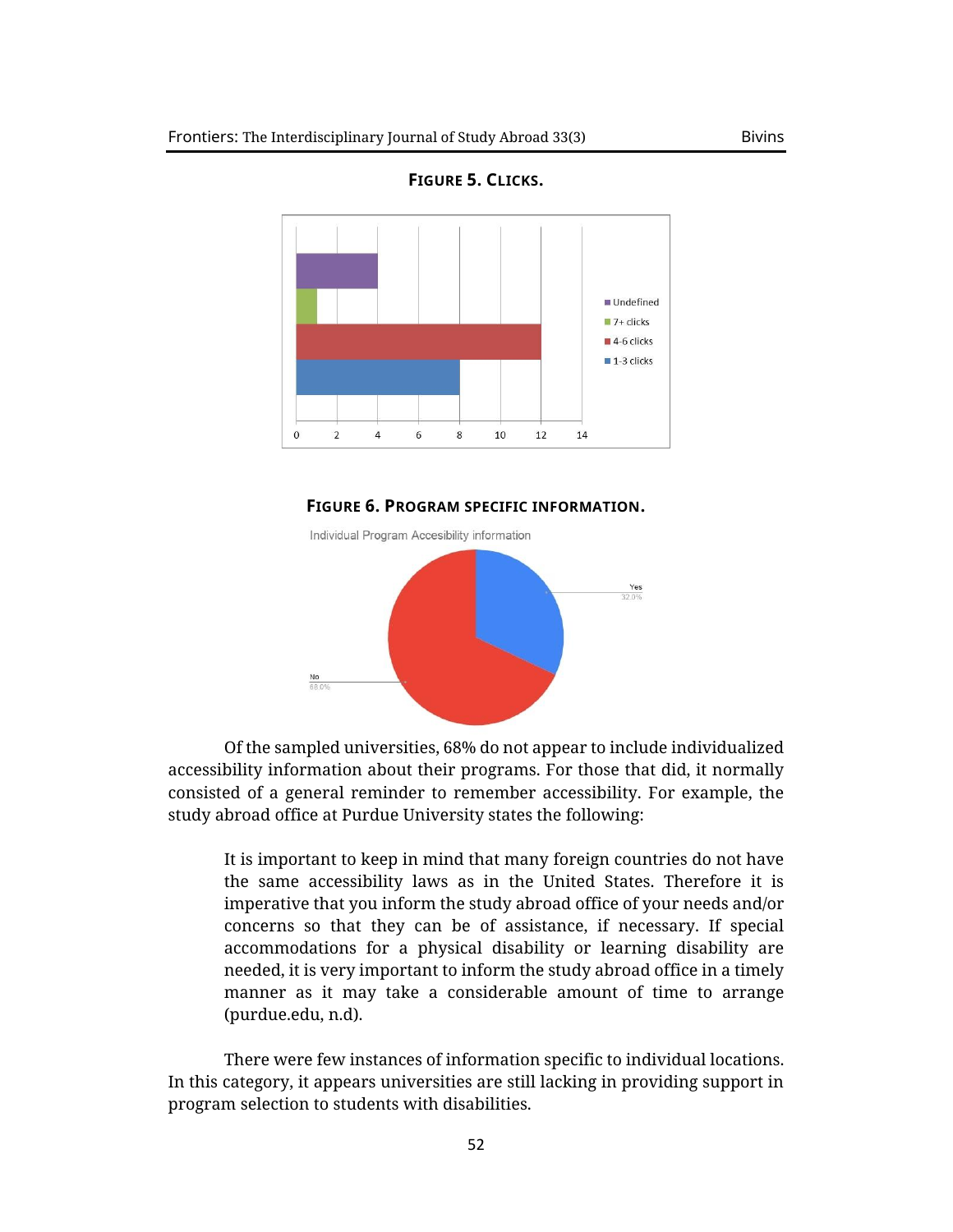

**FIGURE 7. WAYS TO STAY INVOLVED.**

This figure illustrates that 93% of universities sampled advertised at least one way to stay involved once students returned to campus. This is evidence that study abroad offices see the experiences of returning students as valuable. This also attests to the importance of peer-to-peer recommendations, personal reflection, and marketable skills as outcomes of study abroad.



**FIGURE 8. TYPES OF DISABILITIES MENTIONED.**

This figure displays key terms used by sampled universities who included resources for students with disabilities (21/25) to describe types of disabilities. To the knowledge of the researcher, none of the universities analyzed strayed from the use of the terms above. Overall, most (12 universities) did not choose to mention any specific type of disability and are displayed as "undefined" on the graph. Instead, these universities chose to re-affirm their dedication to providing support for students with disabilities. Of those who did mention types of disabilities, mobility issues were the most mentioned population needing resources. Of interest, chronic health issues were grouped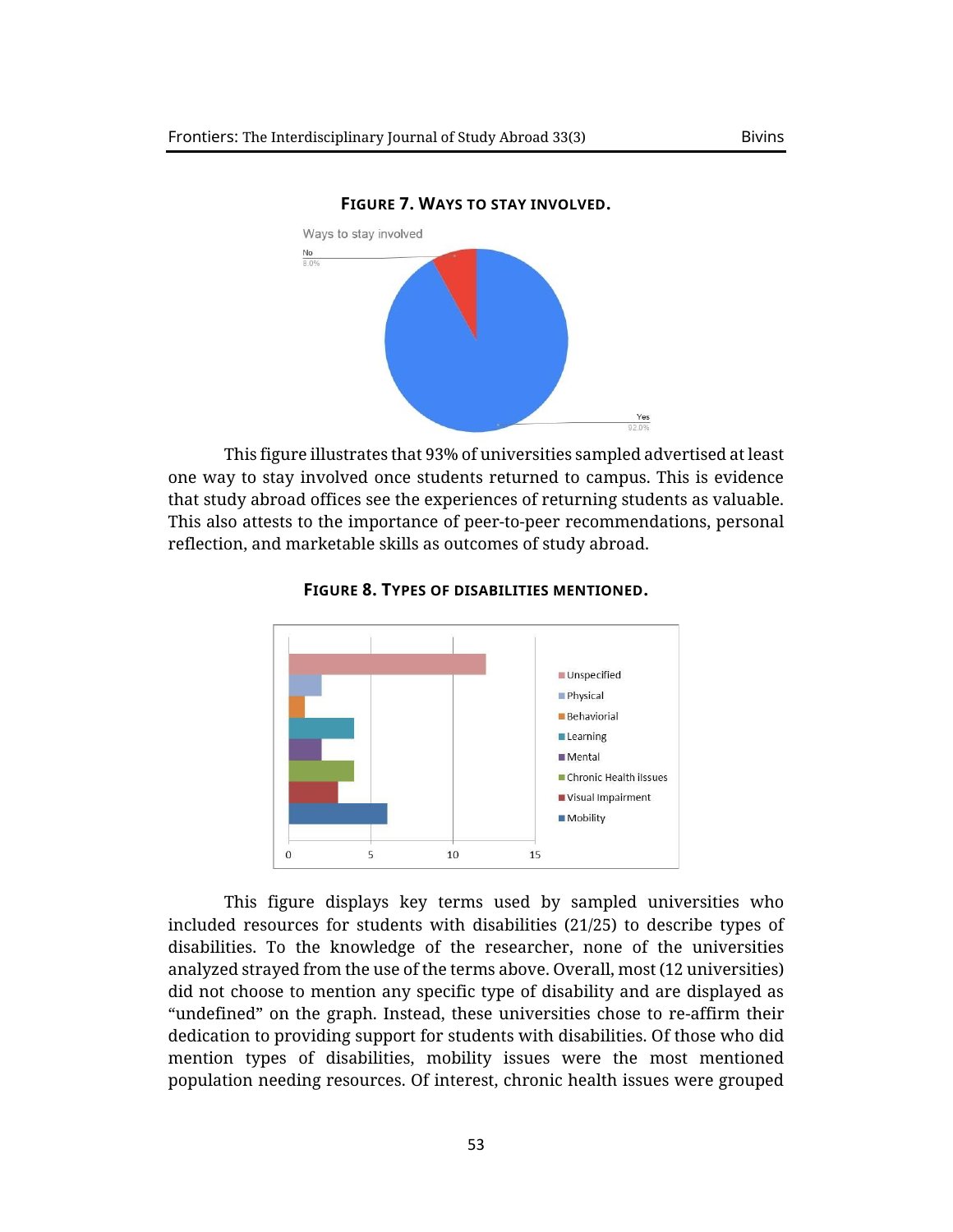in as a type of disability. The meaning of this will be explored more in the next section.

## **Discussion**

If data from these universities sampled are indicative of anything, it would be that awareness and support for students with disabilities are present in study abroad. While universities appear to be doing well in most categories, their support in providing students information on programs and highlighting the experiences of students with disabilities in the form of photos and testimonials is still lacking. These shortcomings have important implications for students with disabilities who are attempting to study abroad. Without access to adequate information, these students cannot make informed decisions about which program may be the right one for them. When these students are also clearly represented among the wider population of study abroad participants it also helps to reinforce that they too can study abroad and that study abroad offices care about them.

In terms of representation, scanning university websites for photos of students with disabilities proved difficult in that disabilities are not always immediately discernable. While best efforts were made to search websites for captions with explicit mention of students with disabilities, it is important to remember that many students may not feel comfortable disclosing this aspect of their identities. They may see it as a personal identity that they would rather conceal. For this reason, chart 5.4 should be interpreted acknowledging this possibility.

There were some types of disabilities included that are not often mentioned in the research. These included physical disabilities and chronic health conditions. Even from IIE's website, these two categories made up 4.1% and 16.1%, respectively, of students with disabilities studying abroad during the 2017-2018 academic year (Institute of International Education, n.d). Of interest, the term "sensory" disability and "autism spectrum" were not addressed in the websites but are addressed by the IIE (Institute of International Education, n.d). These two types of disabilities also do not seem to be addressed often in the research. The exclusion of these types of disabilities is something that should be further explored and understood. This may tell us something about how many people define disability and which are normally included.

## **Conclusion**

Universities are committing themselves to increasing diversity on their campuses and study abroad offices are committing to increasing diversity in their participants. These are lofty aspirations that require intimate understanding of a multitude of student groups and experiences. Universities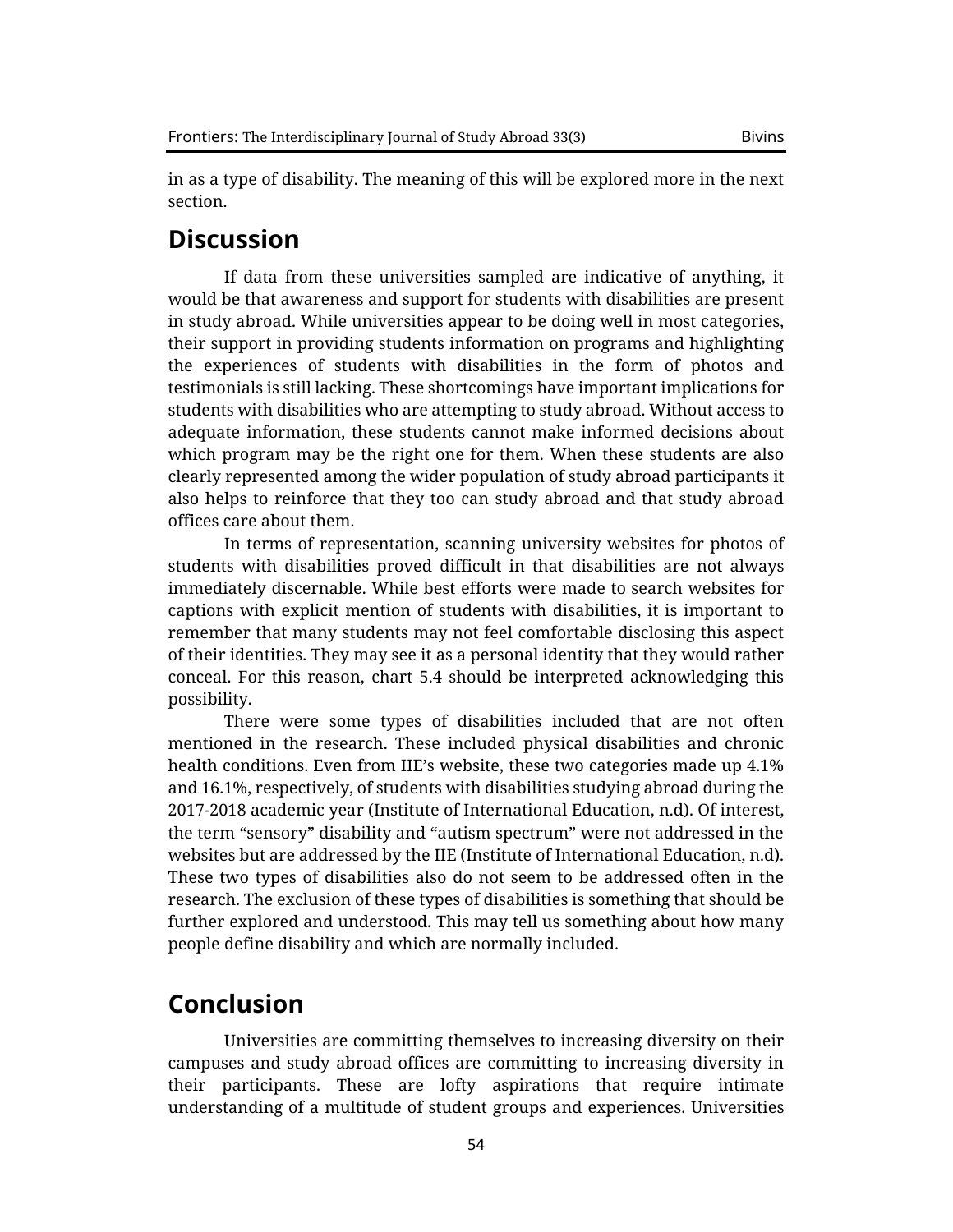are on the right track, but they still have a lot of work to do to develop tangible solutions and, even more importantly, collecting reliable evidence of their effectiveness. At least as far as students with disabilities may be concerned, they appear to be heading in the right direction.

In turn, students with disabilities are engaging more with study abroad opportunities. Now more than ever, students with disabilities are increasing their participation in study abroad. In keeping with Human Capabilities approach, one could safely argue that the more resources and support students with disabilities have access to, the more willing they are to consider participating in study abroad. While institutional factors do not constitute the only barriers to study abroad, they are often seen as a large contributor of stress as students try to navigate through the arduous planning process, condition management abroad and accommodation negotiations. By working closely with students with disabilities, universities can help diminish worries in many of the areas of concern they currently have. Although universities are making progress in ensuring that their needs are being addressed, their presence on study abroad websites remain quite faint overall. The following section attempts to help practitioners better improve this aspect of their marketing for students with disabilities.

## **Recommendations**

Through conducting this research, some universities stuck out in their unique offerings for students with disabilities who are interested in study abroad. For this reason, this study will address some ideas that practitioners could consider implementing in their own offices. These include:

- Hiring an advisor for access (University of North Carolina at Chapel Hill) - The person in this position would be responsible for addressing general accessibility concerns for students who may be worried about their disability abroad.
- Get the conversation going with a graphic (University of Michigan- Ann Arbor) - Create a graphic detailing advice or information for students with disabilities that is accessible on the website and can be distributed at campus events. This allows students who may not be comfortable immediately disclosing their disability to see the resources that are available and acts as a way to get a conversation going.
- Create an interest form (Arizona State University- Tempe) Study abroad offices could create a form to help better match students with programs that may be of interest to them. This may allow study abroad advisors to get the "initial" meeting details out of the way before a student comes in. This may be especially helpful for students who are uncomfortable disclosing their disability.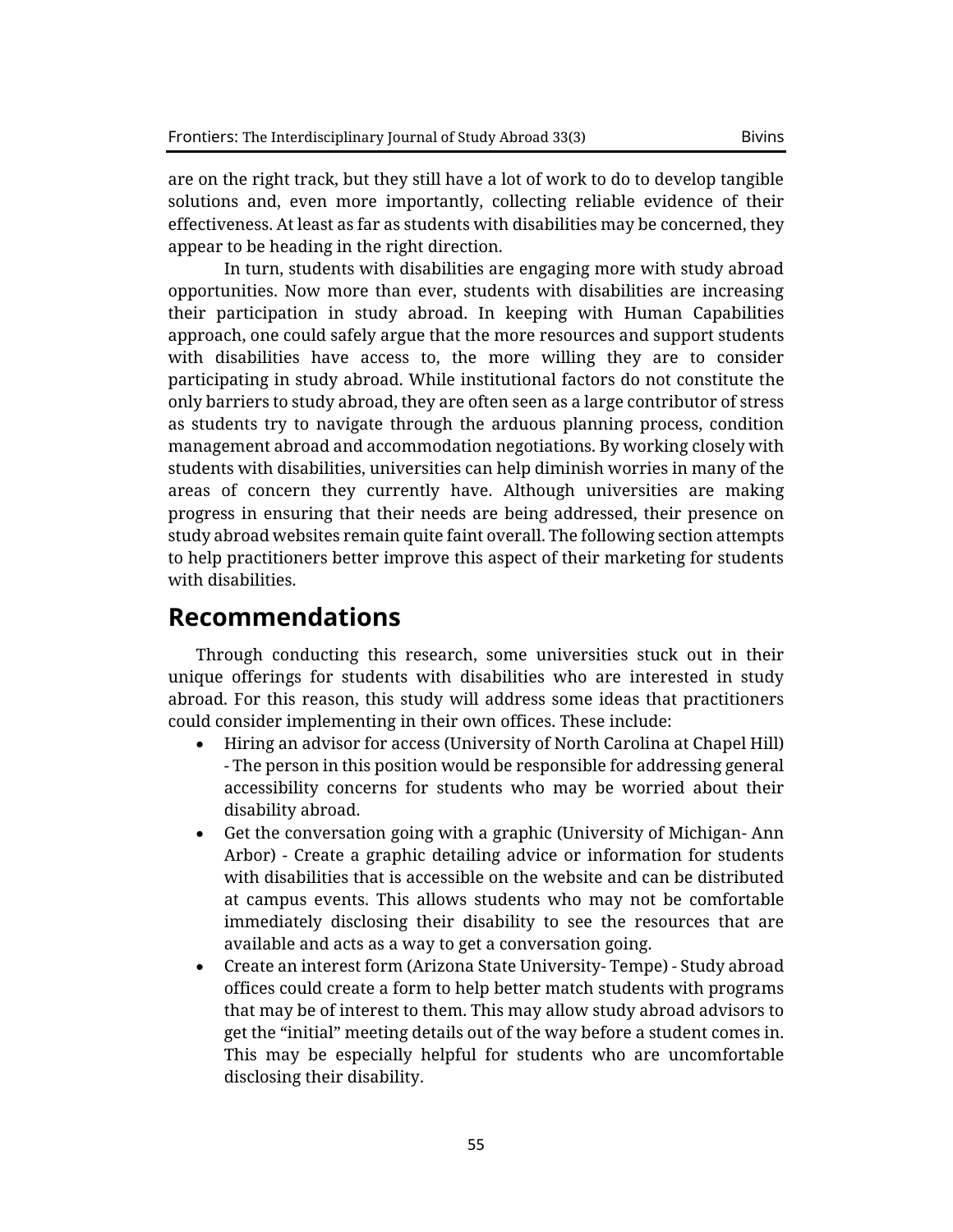- Outline the responsibilities of all parties involved (i.e. student, study abroad office, disabilities services office and host institution) (University of Wisconsin - Madison) - While many schools indicate on their websites that students are the main driving force behind planning their study abroad experience, they are also encouraged to seek guidance from the appropriate offices. Since accommodations and needs are determined on a case by case basis, the lines of responsibility can become blurred. Nonetheless, it takes collaboration to make a study abroad program successful. Thus, offices could consider outlining the basic responsibilities of each party on the website so that students know where to turn for more information.
- Providing program specific resources (New York University) Offering a brief overview by program location could help students further identify how their disability will affect their time in any given location abroad. While suggestions of specific programs based on ability are great, it is important to not assume which activities students can or cannot participant in.
- Intentionally including photos and experiences of students with disabilities on website (University of Michigan at Ann Arbor) - While many universities included blogs, stories and student testimonials, the archives are large. Thus, a student looking for a specific experience may not want to dig through all the stories with the hope of coming across one that is relevant to their experiences. Thus, organizing the stories to align with identities may be a useful strategy in helping to find students with similar identities much quicker.
- Keep number of clicks to a minimum (Texas A&M University at College Station) - The more a student must click to get to resources applicable to them, the more convinced they may become that resources do not exist. Try to keep the amount of time a student needs to get to resources down to 1-3 clicks. If this is not possible, consider ways in which to link from another section of the website directly to resources.
- Keep a record of students with disabilities who go abroad (Soneson & Fisher, 2011) - Many universities do not keep statistics on the number of students with disabilities who go abroad each year. Thus, reporting this figure is considered a good practice in itself. This will allow universities to display this figure on their website or make note of ways to improve it, which in and of itself will be potentially good marketing not only of their services but also of their sensitivity to the wide diversity of all interest groups who may be seeking a study abroad experience.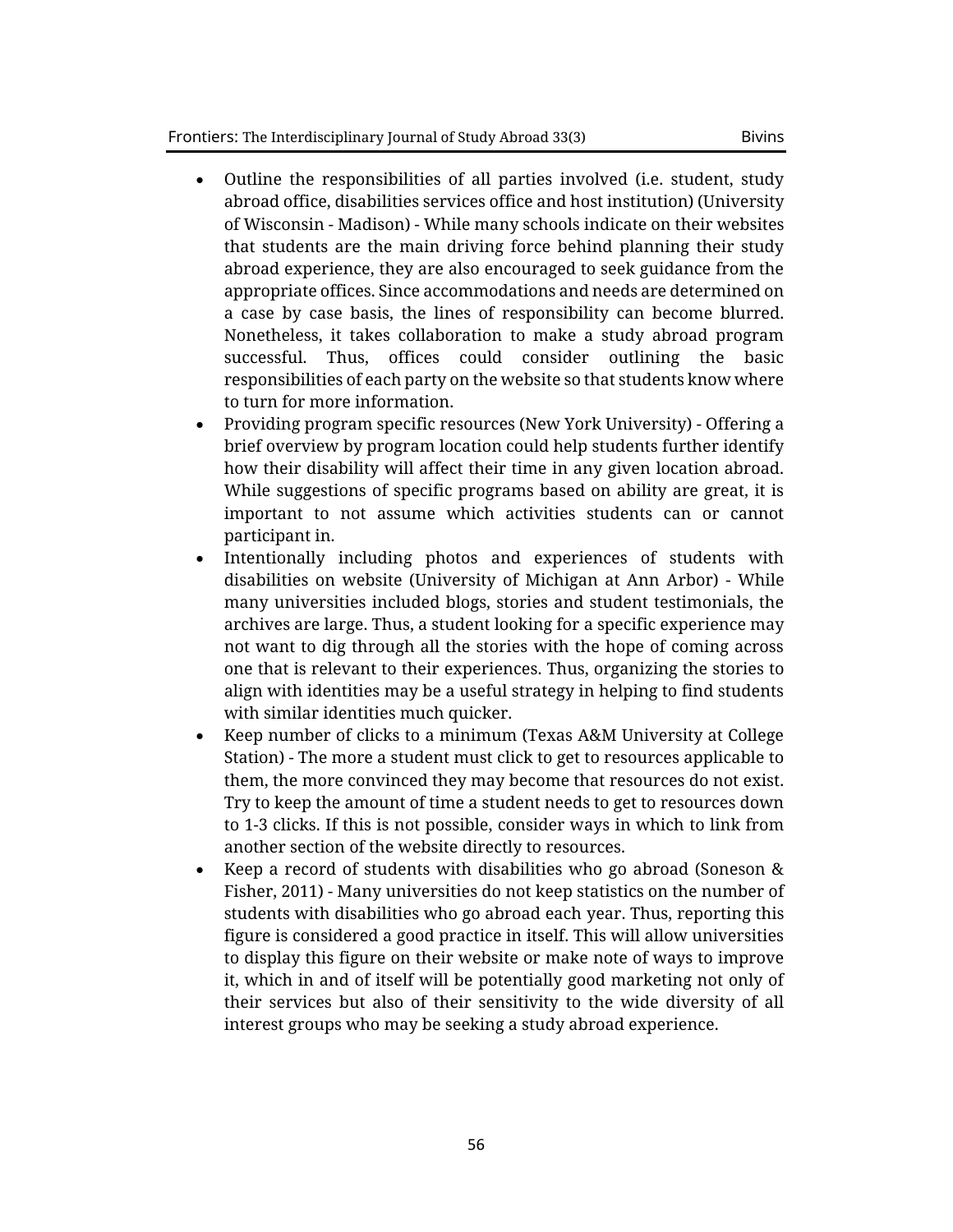## **Limitations**

As mentioned above, this study only sampled 25 universities in the United States, of the more than 4,000 higher education institutions that exist and may offer some form of education abroad experience to their students. Of these institutions, the majority were public. Thus, this study cannot be considered representative of all universities in the United States, nor can it be seen as such for all public universities. Obviously, a vast amount of unique resources could still exist at other institutions not sampled for this study. Future research should consider enlarging the sample size and including various institutional types, such as community colleges, technical colleges, religious institutions, and forprofit institutions.

Websites provide a wealth of information; however, they are not the ultimate and only source. Choosing to incorporate only website information has its drawbacks. Universities may offer services not listed on their website. Furthermore, applicable student data may be buried deep in archives and user error can always influence interactions with a website. Additionally, time constraints and COVID-19, may have influenced the ability to gather relevant data as study abroad offices change their sites to respond to the pandemic. This has also made the ability to deepen the understanding of the institutional perspective through conducting interviews with representatives from all schools impossible at the present time. Future research could benefit from incorporating the perspective of representatives from the offices listed through in-person interviews, focus groups, as well as possibly an in-depth survey.

## **Acknowledgement**

I would like to thank Dr. Bernhard Streitwieser for providing guidance and feedback in the development of this paper.

## **References**

- *Americans with Disabilities Act of 1990, AS AMENDED with ADA Amendments Act of 2008*. (n.d.). Ada.Gov. https://www.ada.gov/pubs/adastatute08.htm#12102.
- Burke, L. A., Friedl, J., & Rigler, M. (2010). The 2008 Amendments to the Americans with Disabilities Act: Implications for Student Affairs Practitioners. *Journal of Student Affairs Research and Practice*, *47*(1), 63–77. https://doi.org/10.2202/1949-6605.6021
- Engel, L., Madden, M., & Streitwieser, B. (2019). Social Theories and the Teaching of Comparative Education. In M. Peters (Ed.), *Encyclopedia of Teacher Education* (pp. 1– 6). Springer. https://link.springer.com/referenceworkentry/10.1007%2F978-981-13- 1179-6\_310-1#howtocite
- Gilson, C., & Dymond, S. (2012). Barriers Impacting Students with Disabilities at a Hong Kong University. *Journal of Postsecondary Education and Disability*, *25*(2), 103–118.
- Heirweg, S., Carette, L., Ascari, A., & Van Hove, G. (2019). Study Abroad Programmes for All? Barriers to Participation in International Mobility Programmes Perceived by